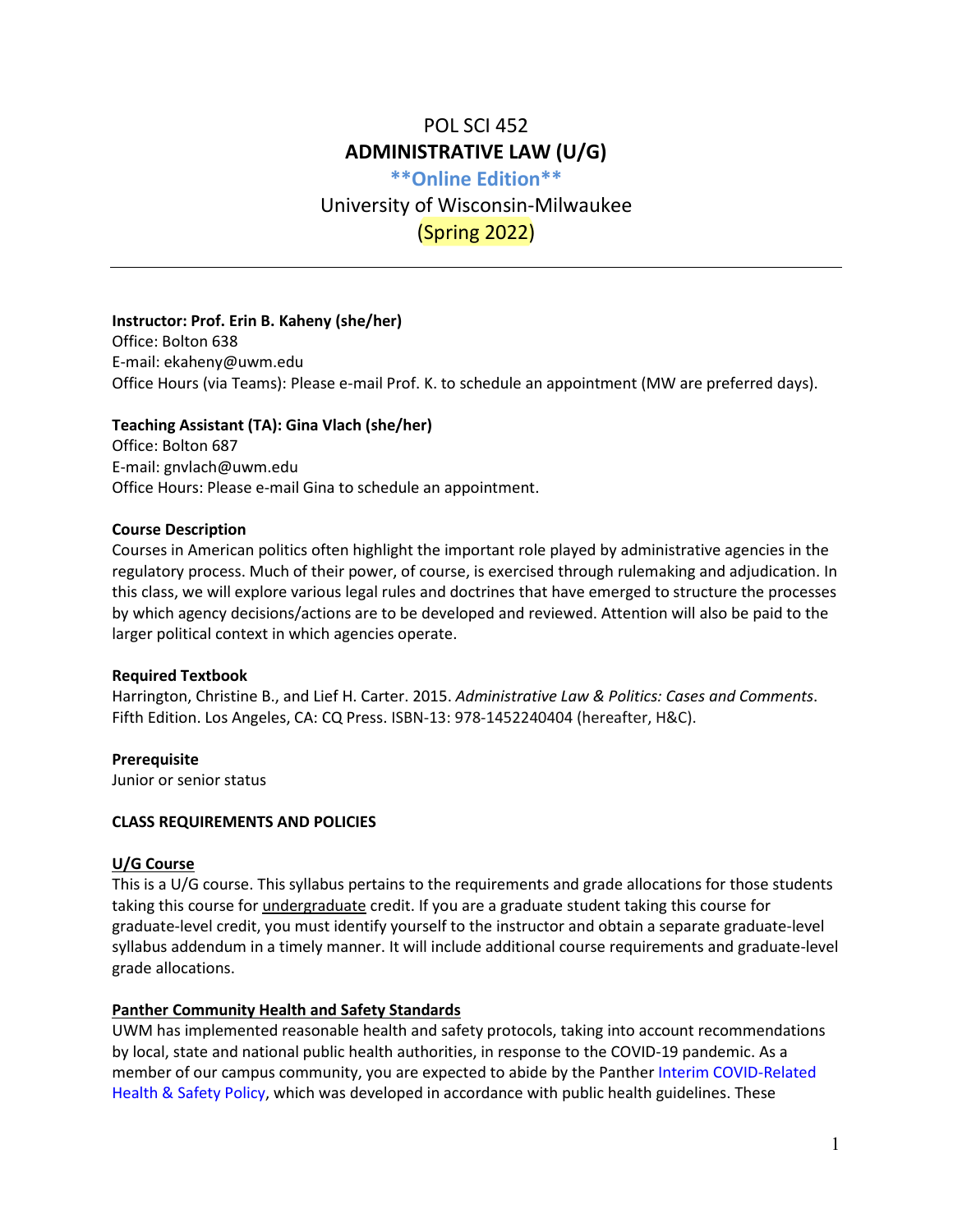standards apply to anyone who is physically present on campus, UWM grounds, or participating in a UWM-sponsored activity:

- All individuals visiting UWM facilities must wear face coverings while indoors;
- Unvaccinated students coming to campus are required to test weekly for COVID-19; and,
- You should check daily for COVID-19 symptoms and not come to campus if you are feeling sick.

Additional details about student and employee expectations can be found on the [UWM COVID-19](https://uwm.edu/coronavirus/)  [webpage.](https://uwm.edu/coronavirus/)

## **General Class Conduct**

It is imperative that you always maintain a professional tone in all online postings and in all online sessions. When responding to a discussion question, please keep your response in line with the question being asked. You should feel free to challenge the ideas expressed by those in the class, but discussion forums and Zoom sessions (both described below) are not venues for personal attacks and non-scholarly commentary. The purpose of any online forums or any online session/meeting in this course is to facilitate the discussion of **jurisprudential and scholarly content only**! Please take the time necessary to convey your ideas in a respectful and thoughtful manner and include only scholarly content in any online content you share in this course.

It is your responsibility to abide by the rules in the UWM Student Handbook. They should be followed with respect to all activities associated with this class, including online discussions, forums, and e-mail correspondence.

## **Online Class Structure, Canvas, E-Mail Communication**

This is an online course, which will be administered via Canvas. The official time zone utilized to assess whether assignments, quizzes, and exams are submitted on time is the Central Time Zone. Please pay careful attention to the deadlines for the assignments and the designated time periods for course exams/quizzes.

In addition, all students in this course are expected to check our course Canvas site as well as their UWM e-mail accounts on a daily basis for important messages and updates regarding this class. This should be done until your final grade is posted on PAWS. Please note that students should use their UWM e-mail accounts for all (e-mailed) correspondence regarding this class. I will only utilize your UWM e-mail address when responding to student inquiries or when sending class announcements via e-mail.

### **Assigned Reading, Other Online Content, Zoom Class Sessions**

Our class will largely center on the assigned reading of court cases and associated material from the H&C textbook. As noted below, I have assigned reading for most weeks of the semester. Throughout the semester, I will also post or provide PowerPoint presentations, and/or other forms of audio/video/written class content to highlight important themes, issues, and concepts associated with that week's unit.

Pending sufficient student interest, I anticipate scheduling Zoom meetings/class sessions in select weeks with members of the class to review concepts or cases. As this course does not have a specific meeting time, participation in these particular sessions, if applicable and when held, is optional. However, if held, these sessions will be recorded and will be available for later listening/viewing. Notice of an upcoming Zoom class session will be disclosed on the course announcements page either in a separate announcement or as part of a weekly announcement.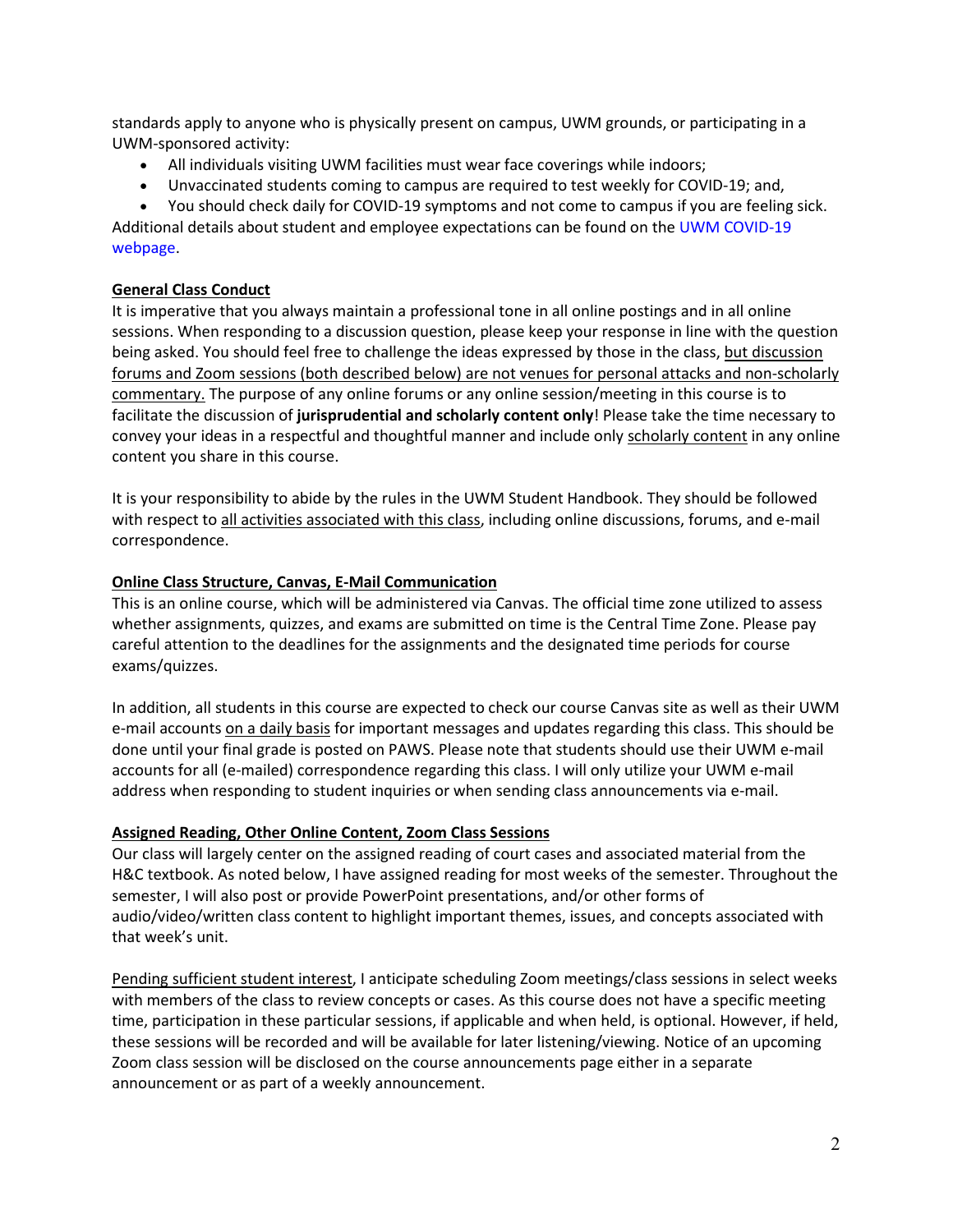### **Recording Notice and Consent**

When applicable, any online class sessions (held via Zoom) will be audio and visually recorded and posted for students who are unable to participate or observe when such sessions are scheduled. Students who participate with their camera engaged or who utilize a profile image are agreeing to have their audio/video or image recorded in any online class session or class activity. Likewise, students who un-mute during an online session and participate orally are agreeing to have their voices recorded.

## **Discussion Essays**

In select weeks (please see schedule below), I will post a discussion question on our Canvas course page. Each student will be required to respond directly to the question that I pose during these weeks ("discussion essays").

In this process, I expect you to seriously engage the assigned reading and to develop thoughtful remarks to the questions I pose. These are essay assignments and, as such, they should be carefully crafted, well developed with a clear thesis statement, organized, and appropriately cited. Your responses should be approximately two paragraphs (single-spaced) and should clearly indicate that you have read and thought about the assigned reading.

These essays will be assigned one of four grades (0, 50, 75, or 100%). In order to receive a 100%, you must submit a thoughtful response that thoroughly answers all parts of the question, is free of major grammatical and spelling errors, is of a scholarly nature with a highly professional tone and does not veer from the topic of the question posed. Simple bullet point posts will not suffice for this purpose. Further, your writing should be free of any online jargon, abbreviated words, and contractions. Any reference to the assigned or outside reading must be properly cited with in-text parenthetical citations (and include quotation marks, if necessary), and you should include a works cited list. If your post contains multiple writing problems (organizational and/or grammatical), does not directly answer the question or all parts of the question, is not adequately developed, and/or does not have a scholarly tone, it will not receive more than an "average" grade (i.e., a 75). Please do not post your response as an attachment. It is your responsibility to ensure your essays are successfully posted and viewable.

Discussion essays must be posted to the applicable discussion forum no later than **Friday at 11:59 pm** of the relevant week of the discussion. For example, your response to Week 3's discussion question must be posted no later than **Friday, February 11 (by 11:59 pm)**. You should submit only one direct response to my discussion question for grading purposes each week (if you submit more than one, the first response will be graded). Late responses (even by one minute) to discussion questions will be assigned a grade of zero.

Please note that once you submit a post in the forum, you will *not* be able to edit it. Please utilize a word processing system for writing your post, proofread and edit your post, and then copy and paste it into the forum.

# **Quizzes**

In select weeks (please see schedule below), students will be required to take quizzes. These will be very short quizzes (10 questions) over the reading associated with select weeks of class (please see the schedule for material that could end up on a given quiz). The questions will be multiple choice and true/false, and the quizzes will be conducted via Canvas in a timed setting.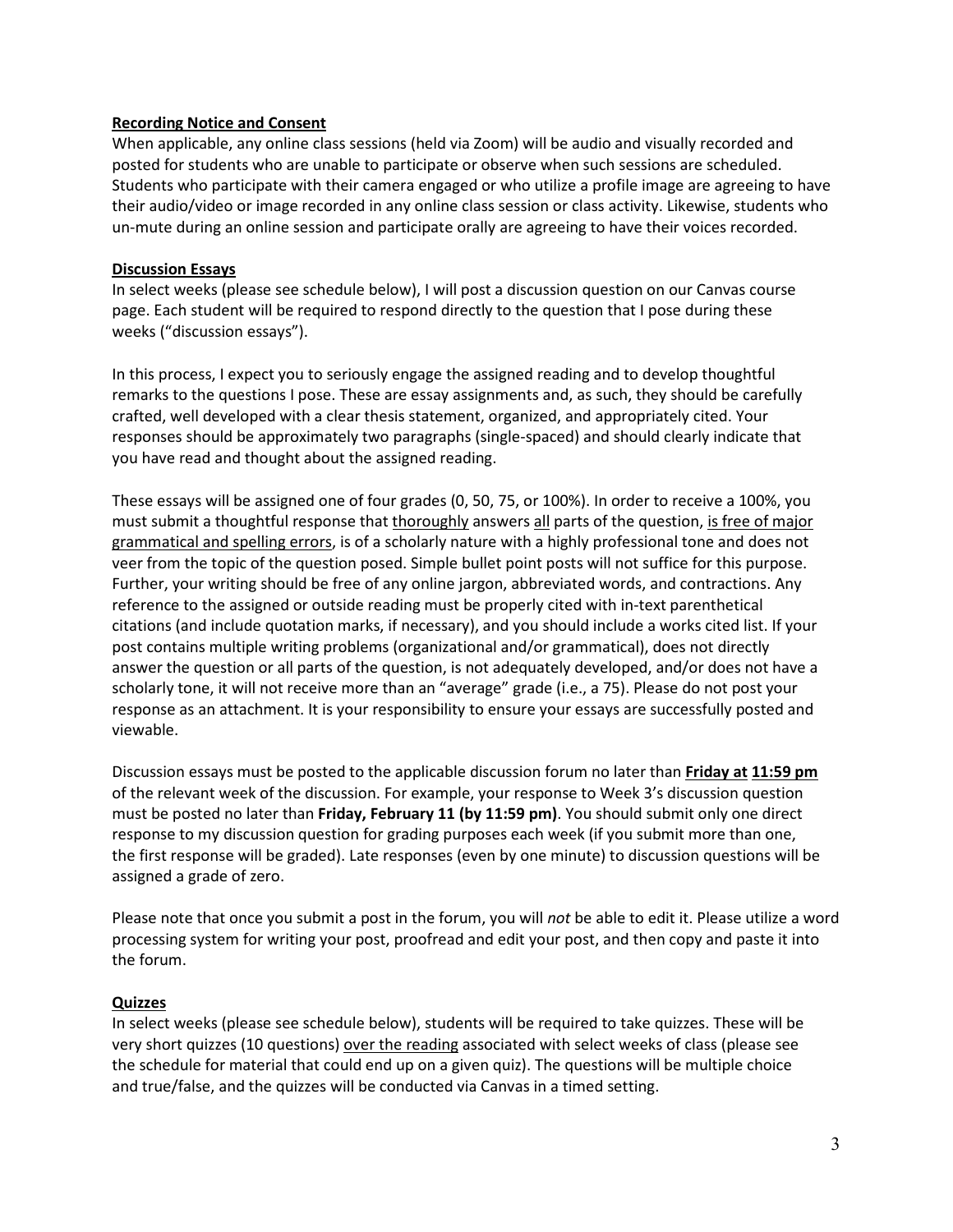Once you begin a quiz, you will have to complete it within the time limit (10 minutes). Thus, it is your responsibility to ensure that you have a stable Internet connection, a functional computer, and a proper testing environment before you begin a quiz. In addition, while Canvas does include a countdown clock, all students assume responsibility to employ a separate countdown timer while taking online quizzes in this course to ensure knowledge of time remaining on the quiz. Note that Canvas quiz logs, which are viewable by the instructor, will be the governing feature to determine whether a student was given sufficient time and submitted their quiz within the time limit.

While collaboration with other students or individuals is strictly prohibited on quizzes, I will permit students to consult their notes or the assigned reading/content when taking quizzes (exams, however, are to be treated as closed book/note/source). Note that students who rely on notes while taking course quizzes may run out of time, so please prepare for these quizzes accordingly. In addition, students will be given two opportunities to take a quiz within the quiz period. I will count the higher of the two attempt scores in the calculation of student grades for that quiz. When applicable, quizzes will be available by Monday evening. Students will need to finish and submit their quizzes by 11:59 pm on Friday.

### **Exams**

There will be two exams in this course. Exam material will be drawn from the assigned reading, other assigned content, and any material presented, posted, linked, or referenced via our Canvas course site. The exams will only include essay questions. Please note that the final exam will not be cumulative in nature. It will emphasize material covered since the midterm examination.

Collaboration or discussing the contents of the exams with other students or individuals is strictly prohibited on both exams in this course. In addition, under no circumstances are you to copy or distribute any exam question or portion thereof at any time, including in the future. Students are prohibiting from consulting their notes, book, or any other sources (electronic or print) while completing these exams. Course exams will be proctored via Proctorio software.

The midterm exam will be available online beginning **Monday, March 14 at 12:00 am until Tuesday, March 15 at 11:59 pm.** You may start the exam at any time within this window. Once you start the exam, however, the clock counts down, and you will need to submit your exam within the time limit (1.5 hours) and before the test window closes.

The final exam will be available online beginning **Monday, May 16 at 12:00 am until Tuesday, May 17 at 11:59 pm.** You may start the exam at any time within this window. Once you start the exam, however, the clock counts down, and you will need to submit your exam within the time limit (1.5 hours) and before the test window closes.

Once you begin an exam, you will have to complete it within the time limit. Thus, it is your responsibility to ensure that you have a stable Internet connection, a functional computer, and a proper testing environment before you begin an exam. You should not take these online exams using a mobile device. In addition, while Canvas does include a countdown clock, students assume responsibility to employ a separate countdown timer while taking online exams in this course to ensure knowledge of time remaining on the exam. I do have access to exam logs that provide an accurate accounting of time spent on a given exam. This log will be the governing feature to determine whether a student was given sufficient time and submitted their exam within the time limit.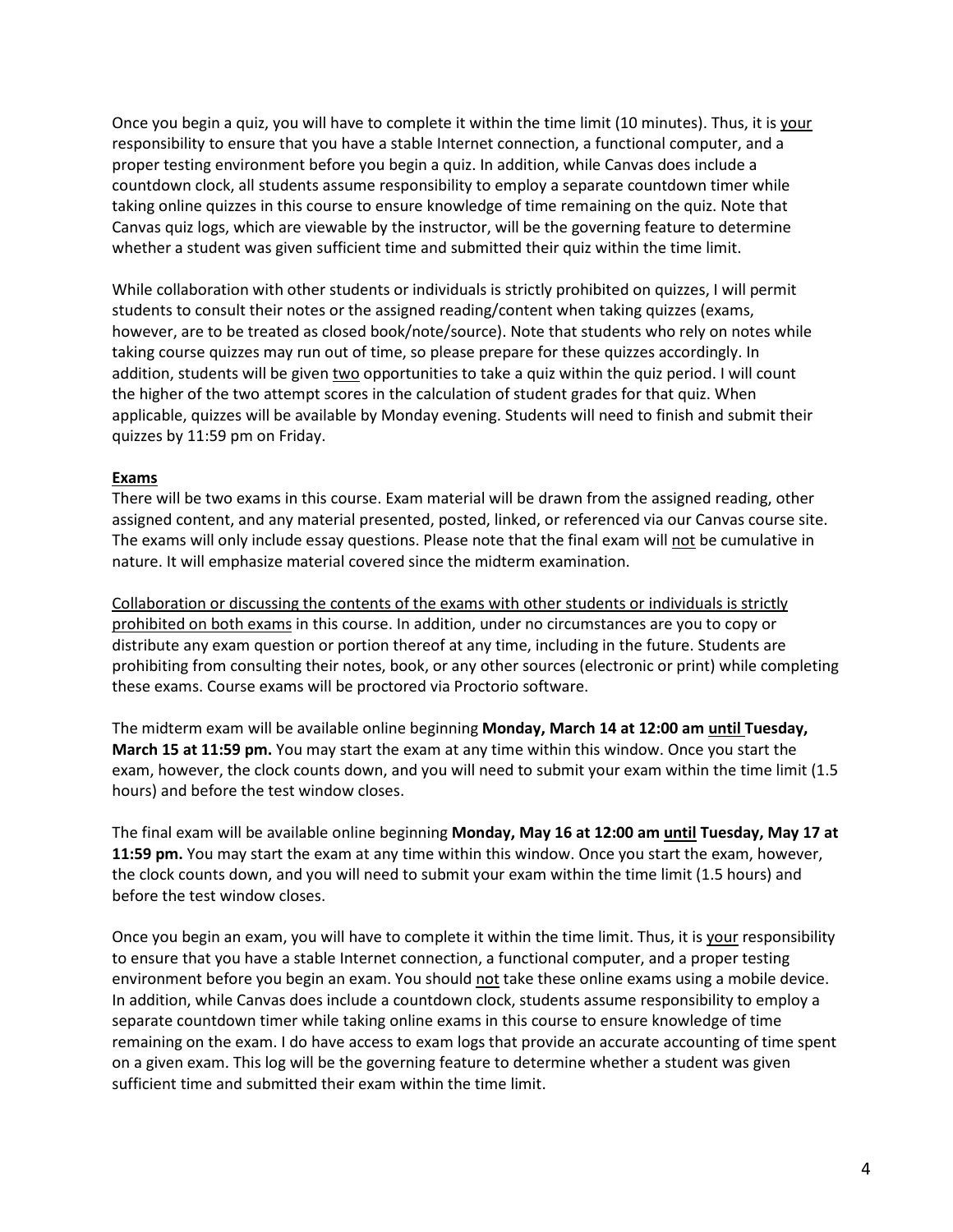#### **Legal Research Assignment**

A legal research assignment will be posted on our Canvas site by February 7 and will be due to Canvas by **Friday, February 18 at 11:59 pm.**

#### **Case Analysis**

Each student will be required to provide one written analysis of a select case in administrative law. As part of this assignment, students will need to consult written materials surrounding the case (e.g., news/law review articles, legal blogs, majority/separate opinions etc.) **and** will also need to listen to or read the transcript of an actual Supreme Court oral argument. The instructor will develop a list of eligible case options for this purpose and will post that list on the Canvas site. Students will need to construct a three-to-four page analysis, where they identify the major legal issues in the case, discuss key arguments on both sides of the case, discuss the majority opinion and its broader significance with respect to American politics, public policy, and/or administrative law doctrine etc., and offer up their own analysis of the proceedings (i.e. impressions of the oral arguments). Further details on the assignment will be posted on our Canvas site by mid-February. Case analyses should be uploaded to Canvas no later than **Friday, April 8 at 11:59 pm.**

|                           | $-0.000$ |      |       |     |
|---------------------------|----------|------|-------|-----|
| Midterm exam              |          |      |       | 20% |
| Final exam                |          |      |       | 20% |
| Discussion essays         |          |      |       | 20% |
| Quizzes                   |          |      |       | 20% |
| Legal research assignment |          |      |       | 10% |
| Case analysis             |          |      |       | 10% |
|                           |          |      |       |     |
| <b>Point Scale</b>        |          |      |       |     |
| A                         | 93-100   | C    | 73-76 |     |
| $A -$                     | 90-92    | $C-$ | 70-72 |     |
| B+                        | 87-89    | D+   | 67-69 |     |
| B                         | 83-86    | D    | 63-66 |     |
| B-                        | 80-82    | D-   | 60-62 |     |
| C+                        | 77-79    | F    | -59   |     |

#### **Grades (Undergraduate Students Only\*)**

### **Difficulty with the Course & Curving Policy**

Please seek assistance directly from the course professor if you are having difficulties with the course material or have substantive questions over the reading etc. I reserve the right to curve any components of the course and/or overall course grades but doing so will be at my discretion. Therefore, there is no guarantee that any curves will be applied.

### **Time Allocation**

This is a three-credit hour class. Students, on average, should expect to spend nine hours a week on activities related to POL SCI 452.

### **Grading Concerns**

Unless otherwise directed, if you have questions or concerns regarding the grading of an assignment or exam, please contact the TA within one week of receiving the grade. If you are not satisfied with the TA's response, please contact the instructor in a timely manner (i.e., within one week). You may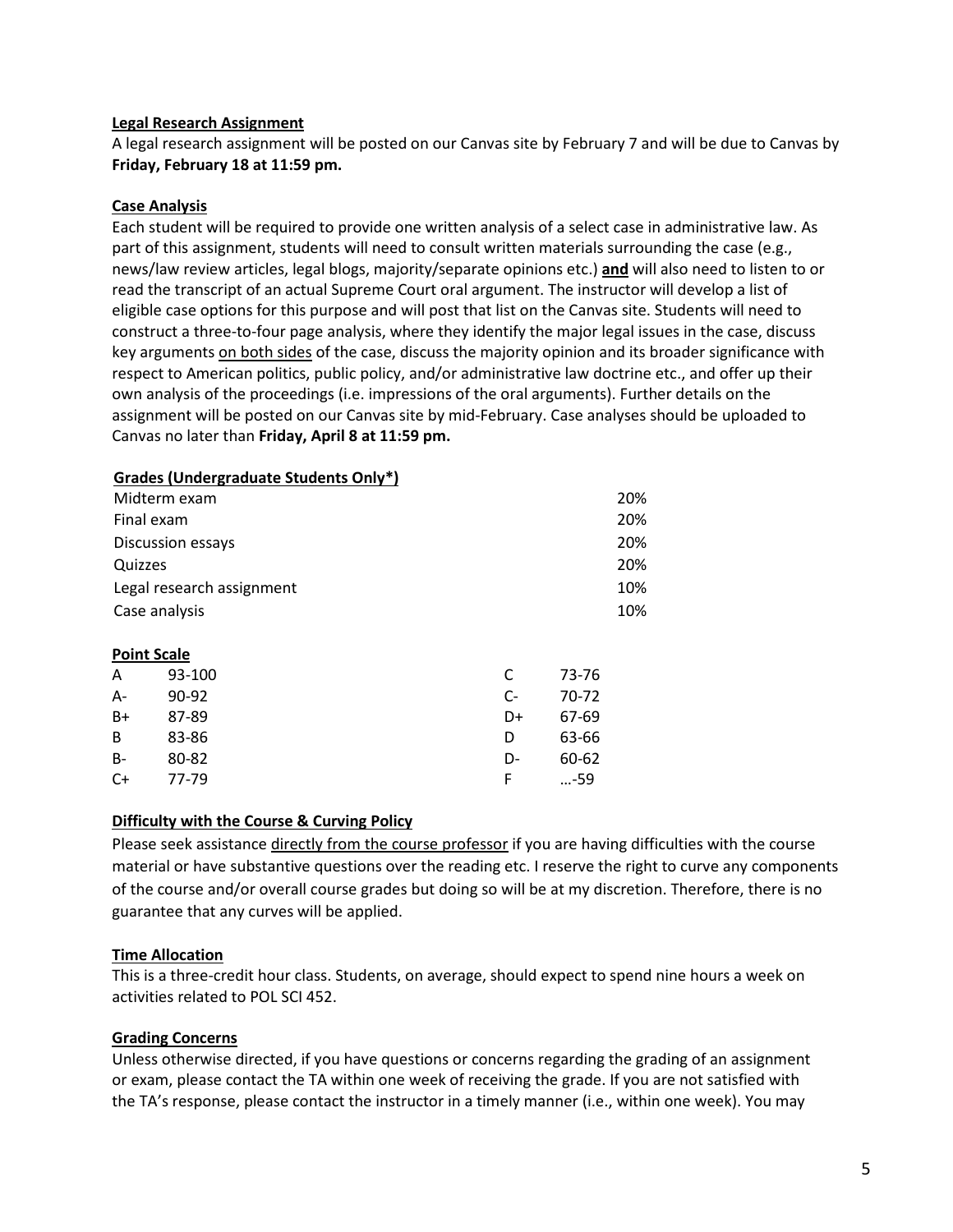request a re-grade of any assignment or exam in this course; however, the instructor retains the right to raise or lower grades upon review. Please allow 7-10 days for turnaround time on all assignments and exams.

## **Academic Misconduct and Collaboration Warning**

I do not tolerate acts of plagiarism or any forms of cheating. If I suspect a case of academic misconduct, I will follow the academic misconduct and reporting policies of the University of Wisconsin-Milwaukee. Collaboration with class peers or other individuals is not permitted on any assignment, quiz, or exam for this course. It will be regarded as academic misconduct. The distribution of exam, quiz, or assignment questions can undermine the integrity of the online course and, thus, I consider such actions to be a form of academic misconduct as well. If you ever have questions on a quiz or exam question, you should consult with the instructor.

## **Late Policies, Extension Requests, Exam Make-Up Policy, Quiz & Discussion Essay Drops**

Quizzes, when scheduled, are designed to help keep students on track with their reading in this course and, thus, it is my general policy not to accept late quizzes for credit. However, I will drop each student's one (1) lowest quiz grade, which might be a zero. In addition, if you provide a legitimate reason (as determined by the instructor) and contact me **before** the quiz period expires, I will consider a due date extension (within 2-5 days of the original due date, if possible). If a student opens up a given quiz, however, a make-up opportunity cannot be provided on that quiz. Once you begin a quiz, you must complete and submit the quiz at that time.

My general policy is not to accept late discussion essays for credit, even if the submission is late by one minute! Late essay posts will be assigned a grade of zero. To avoid this scenario, do not wait until the last day to work on this assignment, and do not wait until the final minutes to upload/post your assignment. If you do wait until the final moments to do this, and Canvas time stamps it after the due date, it is late (and will be assigned a zero). However, I will drop each student's one (1) lowest discussion essay grade, which might be a zero. In addition, I will consider extensions on discussion post assignments if the student emails me **before** the assignment deadline, provides a legitimate reason (as determined by the instructor) for needing an extension, and states a reasonable time in which the post is to be uploaded given the student's circumstances (this should be within 2-5 days of the original due date, if possible).

Students must submit their legal research assignments and case analyses by the dates noted on the syllabus. I will consider an extension on these assignments without late penalty if the student emails me **before** the assignment deadline, provides a legitimate reason (per the instructor) for a late submission, and provides a plan for timely completion (within 2-5 days, if possible). If students do not follow the notification protocol and/or are not eligible for an extension, I will accept late legal research assignments and case analyses for possible credit, but I will apply a ten-percentage point deduction for each day the assignments are late, including weekends.

Timely completion of course exams is essential in this class. Making sure you are ready for each exam is necessary for keeping you on track in this course, and the grade you receive on the midterm, in particular, is very important feedback for you as a student. It is with this in mind, that my general policy is not to permit an opportunity for a make-up exam unless the student contacts me **before** the exam period ends with a legitimate reason (as determined by the instructor) for seeking a make-up opportunity. In addition, the make-up exam will need to be scheduled in a timely manner (within 2-5 days, if possible). If a student opens a given exam, a make-up opportunity cannot be provided on that exam. Once you begin an exam, you must complete and submit the exam at that time.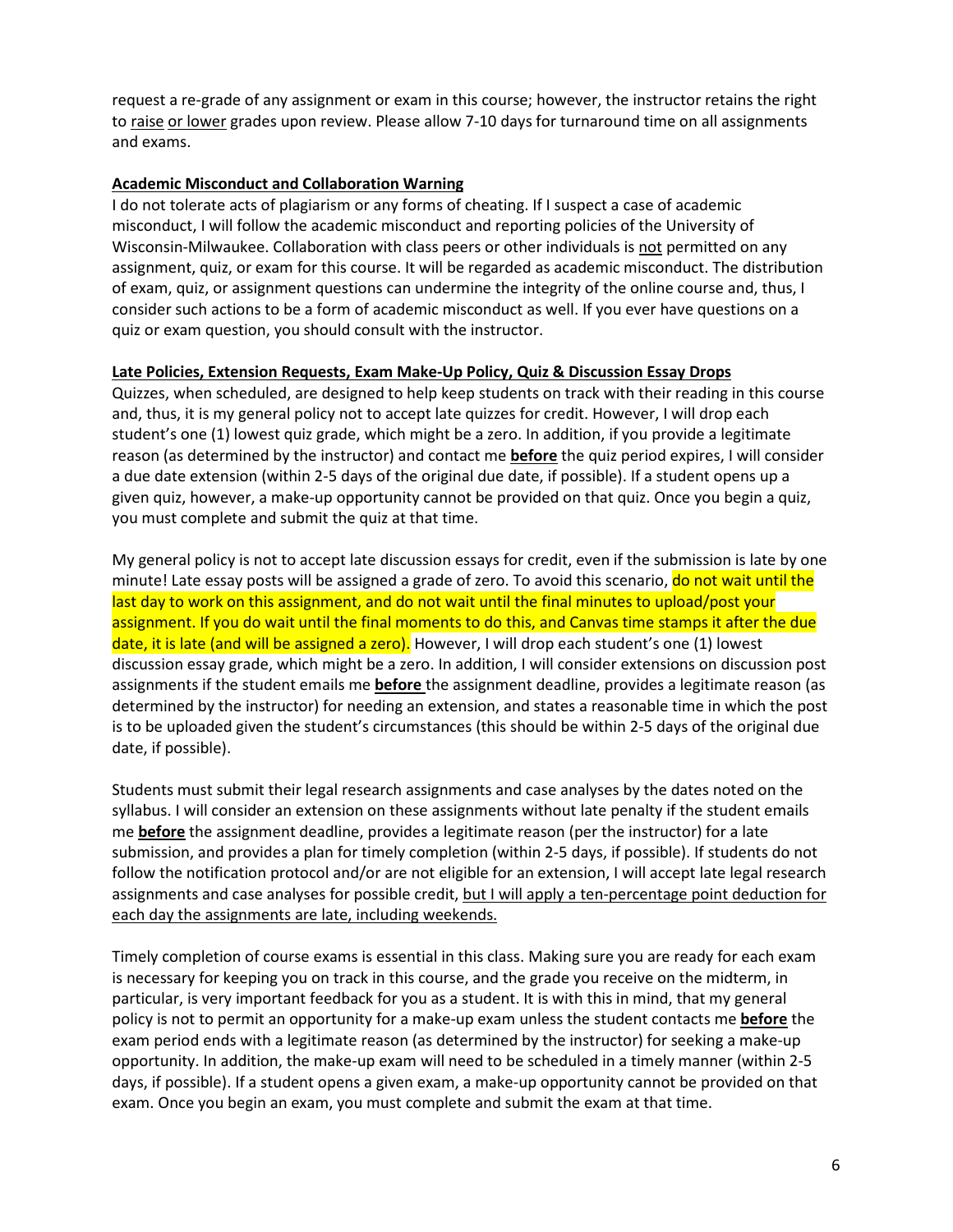## **Technical Support**

I am not able to provide students with technical support. Please contact the UWM Help Desk at (414) 229-4040 or helpdesk@uwm.edu, if you run into any difficulties accessing/utilizing Canvas. Please do, however, also immediately notify me of any technical issues you encounter while taking this online course, including while taking an exam or quiz. You are advised to fully document your issues!

## **Student PC/Internet Responsibility & Assignment/Response Submission Responsibility**

It is the student's responsibility to ensure they have access to a functional PC and secure Internet connection for the duration of this online course. In order to minimize problems, students should give themselves plenty of time to submit assignments, quizzes, and exams (i.e., do not wait until the final hours or minutes to upload an assignment or take/submit a quiz or exam). Make every effort to get your work in well before the deadline, so that you can get technical support from appropriate sources, if needed! **Always electronically back up important class materials and assignments so that you can access and submit them from a secondary device (e.g., a phone)!** 

It is the student's responsibility to ensure they have successfully submitted and uploaded correct and intended assignments to the course Canvas site, and it is the student's responsibility to ensure their intended responses are successfully posted/saved to a discussion forum, quiz, or exam. If a student fails to submit an intended document or fails to properly upload/post/save text or responses in this online course, that is the student's error, and the student assumes all grade consequences that arise from it regardless of when that error is recognized by either the instructor or the TA.

## **Dropping the Course & Incompletes**

Each student should become familiar with all relevant drop deadlines (please see the UWM calendar for further details). An incomplete may be given to a student who is unable to complete the course requirements due to extenuating circumstances (e.g., illness, injury, family emergency, etc.).

### **Student Accommodations**

If you will need accommodations in order to meet any of the requirements of this course, please contact the instructor as soon as possible. Students should also contact an Accessibility Resource Center (ARC) counselor on campus at (414) 229-6287.

### **Religious Accommodations**

I will follow UWM's policy regarding the provision of religious accommodations. This policy can be found at: https://www4.uwm.edu/secu/docs/other/S1.5.htm

### **Military Service**

Please see the following link regarding accommodations for students who are called for military servi[ce: http://www4.uwm.edu/academics/military.cfm](http://www4.uwm.edu/academics/military.cfm)

### **Changes to the Course Syllabus**

In the event the instructor needs to modify the terms of this syllabus, a syllabus addendum or an updated syllabus will be posted on the Canvas course site.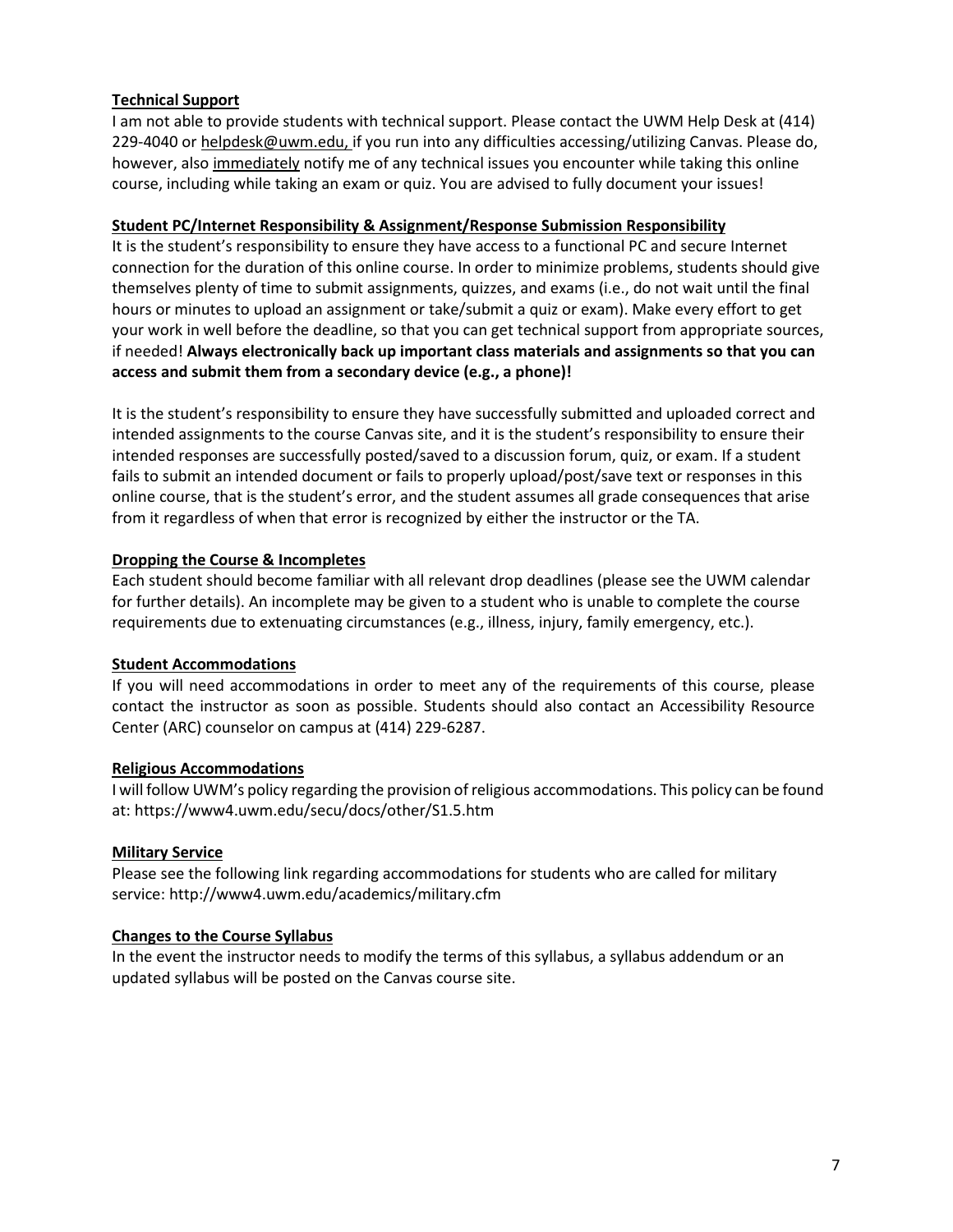## **COURSE SCHEDULE**

# **READING ASSIGNMENTS, ASSIGNED CONTENT, AND TOPICS ARE SUBJECT TO CHANGE AND MAY INCLUDE ADDITIONS (CHANGES WILL BE POSTED ON CANVAS)**

# **Week 1 (Beginning January 24): Introduction to the Study of Administrative Law I**

Read Rosenbloom, David H. 2015, "What is Administrative Law?" In *Administrative Law for Public Managers*, Second Edition, New York, NY: Routledge, pgs. 1-17 (Canvas). Review, "Introduction to Law & Legal Research," PowerPoint (Canvas). \*\*No quiz or discussion essay this week\*\*

**Week 2 (Beginning January 31): Introduction to the Study of Administrative Law II** Read H&C, pgs. 25-45. Quiz #1 (covering reading assigned in weeks 1 and 2) to be submitted by Friday, February 4 at 11:59 pm.

**Week 3 (Beginning February 7): Constitutional Issues, Delegation of Power, Separation of Powers I** Read H&C, pgs. 52-79. Discussion essay due by Friday, February 11 at 11:59 pm.

**Week 4 (Beginning February 14): Constitutional Issues, Delegation of Power, Separation of Powers II** TBA & Read H&C, pgs. 84-101. Quiz #2 (covering reading assigned in weeks 3 and 4) to be submitted by Friday, February 18 at 11:59 pm.

Legal research assignment to be submitted by Friday, February 18 at 11:59 pm.

**Week 5 (Beginning February 21): On Statutes: Scope and Agency Deference I** Read H&C, pgs. 101-113. Discussion essay due by Friday, February 25 at 11:59 pm.

**Week 6 (Beginning February 28): On Statutes: Scope and Agency Deference II** Read H&C, pgs. 113-140. Quiz #3 (covering reading assigned in weeks 5 and 6) to be submitted by Friday, March 4 at 11:59 pm.

**Week 7 (Beginning March 7): Agency Access to and Release of Information I**  Read H&C, pgs. 141-161. Discussion essay due by Friday, March 11 at 11:59 pm.

### **Week 8 (Beginning March 14): MIDTERM EXAM**

The midterm exam will be available online beginning **Monday, March 14 at 12:00 am until Tuesday, March 15 at 11:59 pm.** You may start the exam at any time within this window. Once you start the exam, however, the clock counts down, and you will need to submit your exam within the time limit (1.5 hours) and before the test window closes.